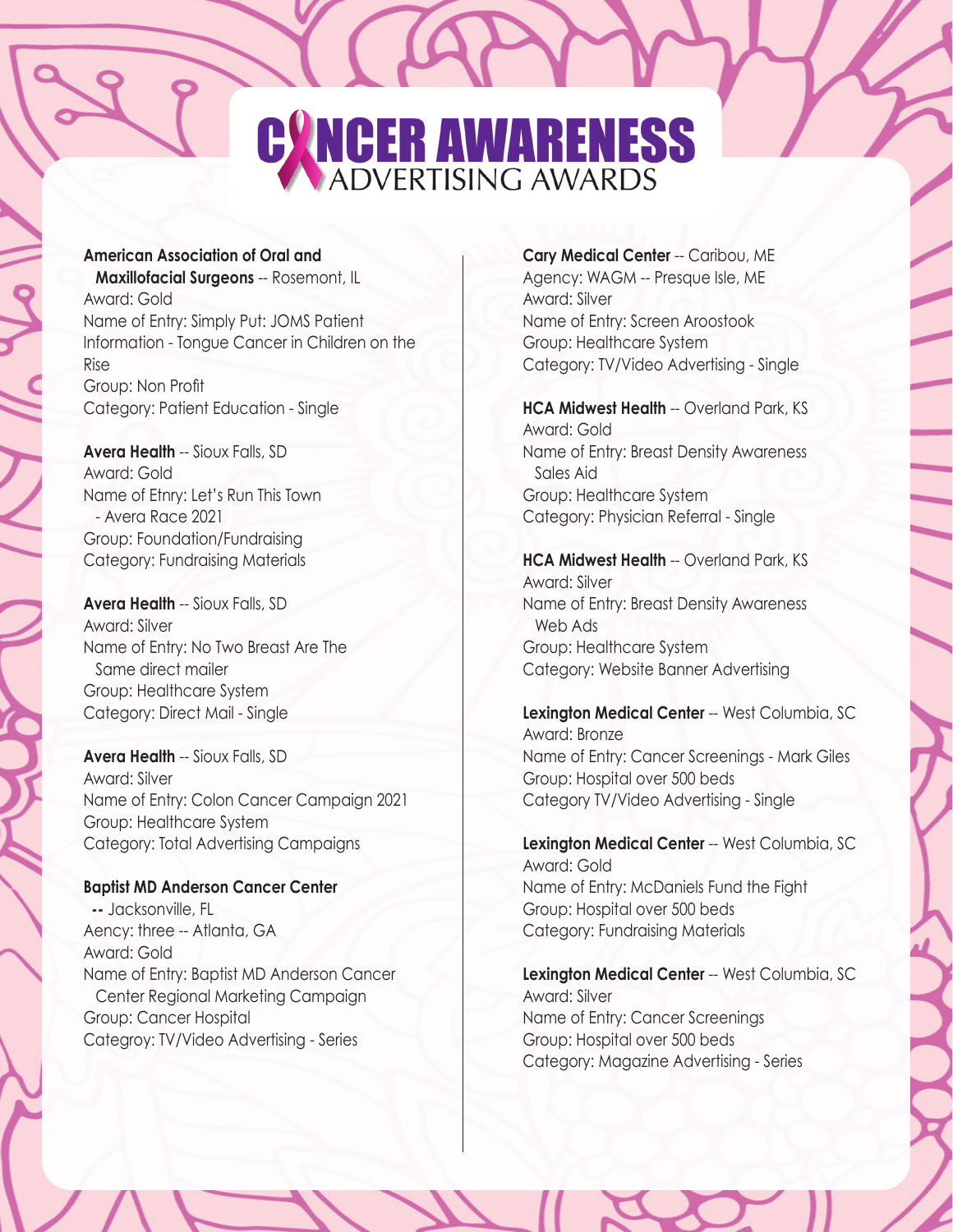# CANCER AWARENESS

#### **Lexington Medical Center** -- West Columbia, SC Silver Fund the Fight Hospital over 500 beds

**Meritus Health** -- Hagerstown, MD Award: Gold Name of Entry: Meritus Center for Breast Health - Be The Best You Group: Medical Practice (Non-Hospital) Category: TV/Video Advertising - Single

#### **Methodist Le Bonheur Healthcare** -- Memphis, TN

Agency: Frederick Swanston -- Alpharetta, GA Award: Silver Name of Entry: Vance Stacks – Breast Cancer Awareness Group: Healthcare System Category: Special Video Production - Single

**MidMichigan Health** -- Midland, MI Agency: ClearRiver -- Midland, MI Award: Gold Name of Entry: Breast Cancer Awareness Month Social Media Post Series Group: Healthcare System Category: Social Media - Series

**MidMichigan Health** -- Midland, MI Agency: ClearRiver -- Midland, MI Award: Gold Name of Entry: Cancer Screening Billboard Group: Healthcare System Category: Billboard Design - Single

**Nicklaus Children's Hospital** -- Miami, FL Agency: Anthony Baradat & AssociatesMiami FL Award: Gold Name of Entry: Nicklaus Children's Hospital's Cancer & Blood Disorders Campaign Group: Children's Hospital Category: Newspaper Advertising - Single

**Samaritan Health Services** -- Corvallis, OR Award: Silver Name of Entry: Breast Cancer Doesn't Wait Group: Healthcare System Category: Total Advertising Campaigns

**The Ohio State University Comprehensive Cancer Center – Arthur G. James Cancer Hospital and Richard J. Solove Research Institut**e -- Columbus, OH Award: Gold Name of Entry: Pelotonia 2021 Weekend Event Group: Cancer Hospital Category: Special Event

**The Ohio State University Comprehensive Cancer Center – Arthur G. James Cancer Hospital and Richard J. Solove Research Institut**e -- Columbus, OH Award: Gold Name of Entry: The James Blog Group: Cancer Hospital Category: Blogs

# **Thibodaux Regional Health System**

 -- Thibodaux, LA Agency: TotalCom Marketing Communications -- Tuscaloosa, AL Award: Gold Name of Entry: Thibodaux Regional Cancer Institute Dedication T Shirt Design Group: Hospital 150 - 299 beds Category: Clothing

Website